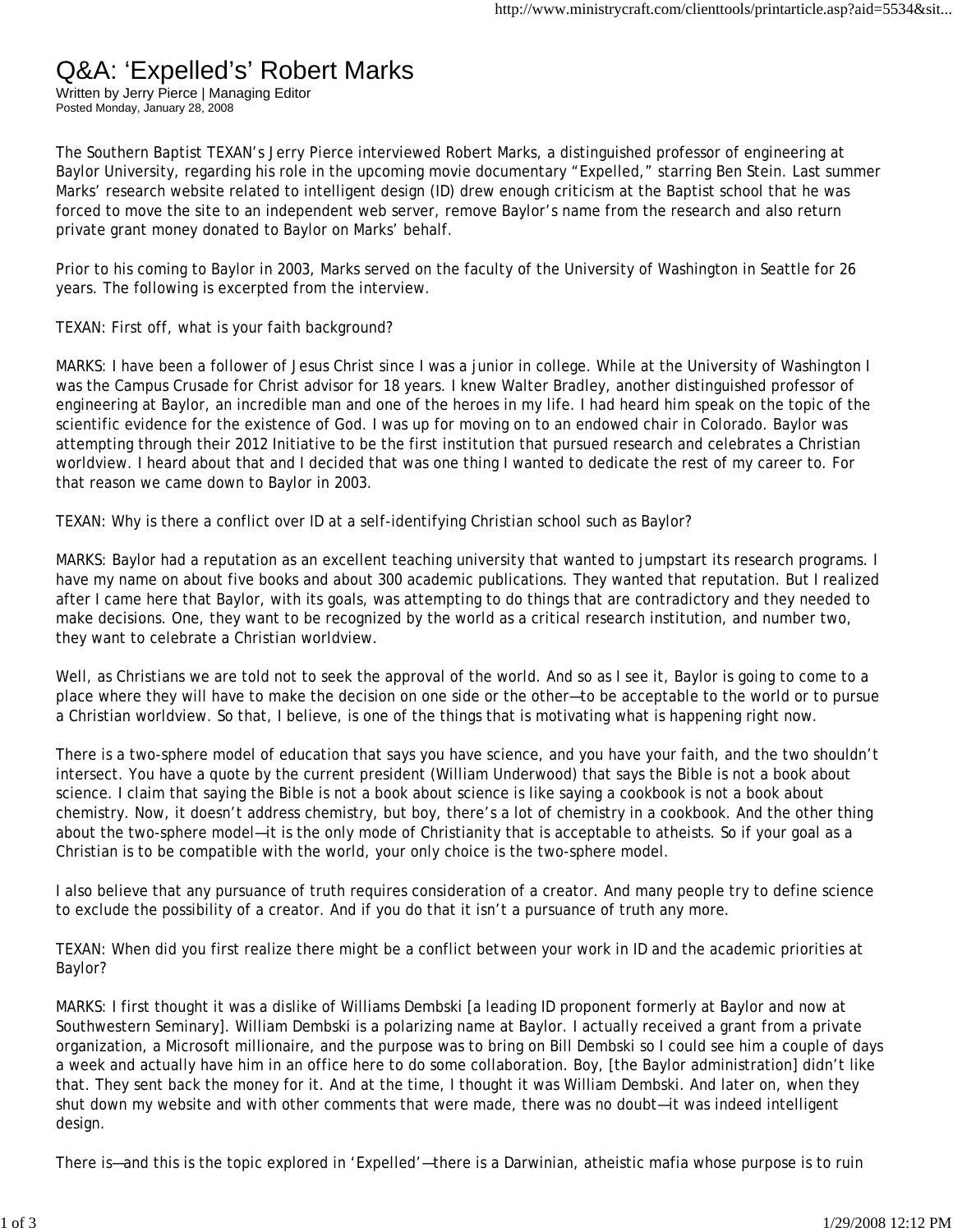the careers of anybody who delves into the idea of intelligent design. And we had kept it stealth from them that Bill was involved.

Now to be clear, at Baylor it wasn't stealth, as was suggested in a student newspaper article here. It was totally open at Baylor. I had the proposal. Bill Dembski's name was on the proposal. It is amusing that the previous provost actually blamed me for the president signing something [the research grant proposal] he didn't read.

We tried other avenues for grant money. The National Science Foundation said it did not fit the direction they were looking for. The Templeton Foundation turned it down as well.

## TEXAN: Where does the research stand?

MARKS: The research is ongoing and I'm really excited about it. We do have some papers under consideration for publication in journals. The basic idea of what Bill Dembski and I are working on in evolutionary informatics is, simply put, evolution is modeled as an assembly line where complexity pumps out of the end. And it took a lot of smarts to assemble that assembly line. We've been working on measuring the information that would be required for that. And it's still going on. Through my background, a lot of people say, 'Boy, this Robert Marks, he's doing things in biology. He has no reason to do anything in biology because he's an engineer.'

Well, it turns out engineers have been doing evolutionary computing to design things for years. I've been involved in this area in simulation of evolution.

TEXAN: What's the result so far, in layman's terms?

MARKS: The universe as accepted by science in terms of size and age is not big enough or old enough to explain evolution. There just do not exist the probabilistic resources—the idea that evolution has a chance. People in ID have been saying this for a long time, but we're actually able to measure the information that is required and do it in bits—just like the same bits that we use in a DVD player, measuring that information content in bits—and the results are astonishing.

We have some papers that are being peer reviewed for journals. I did recognize that Bill was a name that was polarizing, so when we submitted these papers we submitted them without Bill's name on them. I don't know if this current publicity that I've gotten because of the Baylor situation is now going to hurt in the peer-review aspects. Currently, we want to do the research. I have actually tried to begin a draft of a book trying to explain the results of our research without the mathematics. I'm an engineer; it's hard for me to write a page without putting an equation on it. Bill, of course, is genius at doing that. He's one of the most talented men I've ever met. But he has the ability to write at a wonderful lay level without getting into all the details. I think that's a ways off, however, because we have a lot of other things to do before that.

TEXAN: Where do the negotiations with you, your attorney, and the Baylor administration stand right now?

MARKS: I believe the negotiations as of recently have just reached an impasse. I have moved the evolutionary informatics site onto a third-party server and it's still there. Currently, it's at evoinfo.org, and it includes the paper that was done. Then we've also added other affiliates from other universities who are also helping us with our work.

TEXAN: Have you screened the movie yet?

MARKS: Yes, I have. I sat there and I laughed. I laughed because I have seen this atheistic, big-science mafia squad come out and kill the careers of many of my friends. Guillermo Gonzalez, whom I knew at the University of Washington. Richard Von Sternberg, whom I recently met. And to see their motivation and their goals so clearly exposed in a Ben Stein sort of dry humor was incredible. I really, really enjoyed the movie. I think it is going to have an enormous impact. I hope it does.

The producers talked to me prior to the Baylor incident because they knew of my work with Bill Dembski. Then when the website was removed they came to Baylor and attempted to interview the president and a bunch of other people about this. They got some interesting quotes. Although they didn't get to interview the president, they did interview my dean, Ben Kelley.